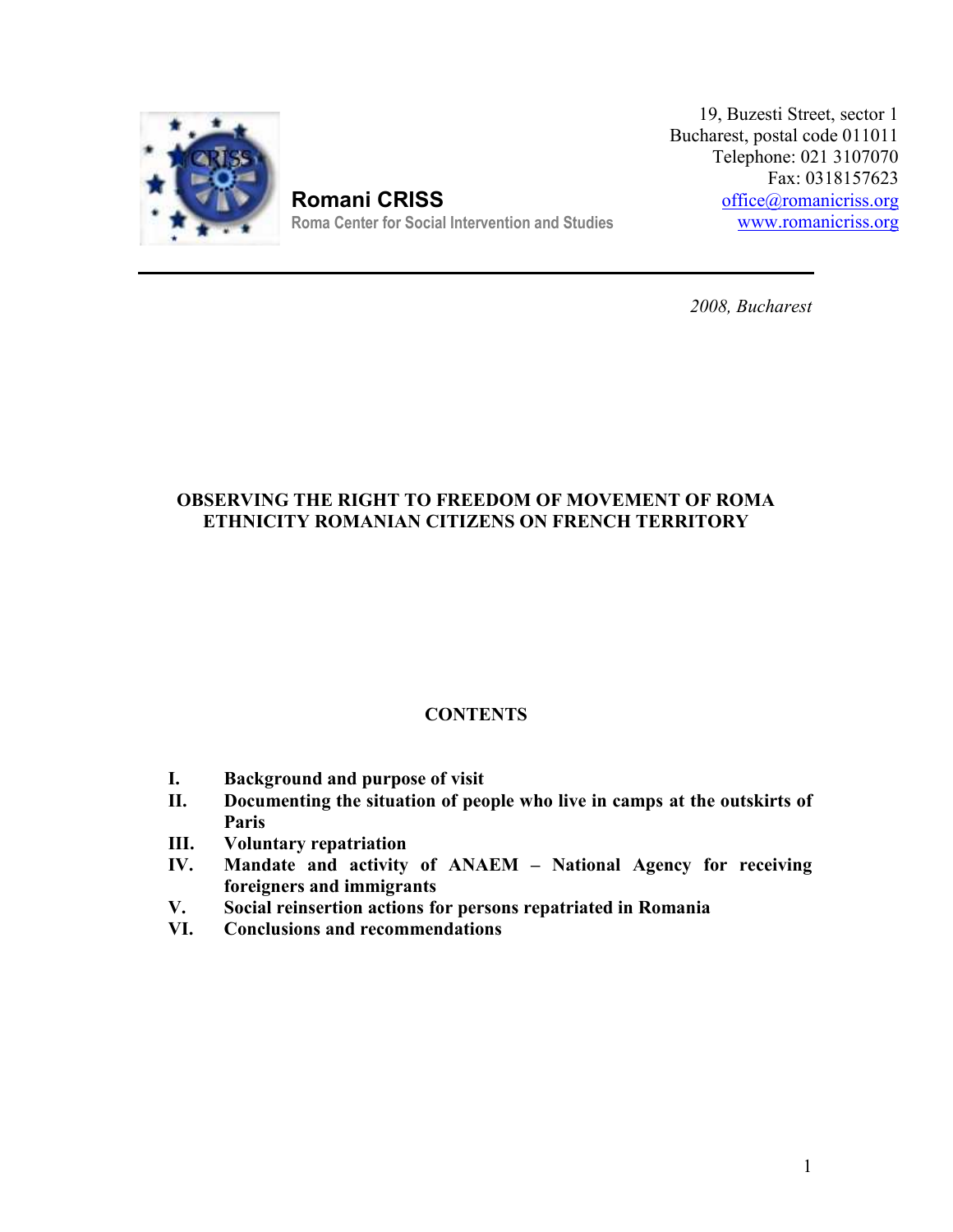### **I. BACKGROUND AND PURPOSE OF VISIT**

The documenting visit continued Romani CRISS' preoccupation with immigration and right to freedom movement of Romanian citizens of Roma ethnicity in France, as well as their repatriation.

In this context, Romani CRISS had a series of initiatives of which we remind:

- "*Case of Romanian citizens in other states: case of Roma in France"* report of the Roma organizations in Romania delegation (Romani CRISS and Aven Amentza) regarding the monitoring of camps in Ille de France – Paris, Lyon and outskirts, 13-20 January 2003.
- "*Protection of unattended minors, Romanian citizens in other states"* report, Romani CRISS, author Daniel Arpinte.

From  $25<sup>th</sup>$  of March till  $4<sup>th</sup>$  of April, a team of three people from Romani CRISS went to France to document the situation of Roma from Romania who live in the camps at the outskirts of Paris, as well as the manner in which they are voluntary repatriated by the Romanian and French authorities..

The documentation was carried out in partnership with the Catholic Committee against Famish and for Development (CCFD). The partnership between Romani CRISS – CCFD is lasting for more than 11 years in regard to supporting the health mediators' activity and to documenting the situation of Roma origin Romanian immigrants in France.

The field documenting visit was also supported by the following organisations: Medicine du Monde, ASAV and GISTI. They provided valuable information based on their experience and facilitated the documentation process in communities where they were already working in.

The objective of the visit was to accomplish an independent fact finding on observing the right to freedom of movement, as protected by the French and international legislation, as well as on the efforts of the local authorities towards social inclusion of the Roma from Romania located in France. This activity may be useful to various social actors in Romania and France, as well as to European institutions.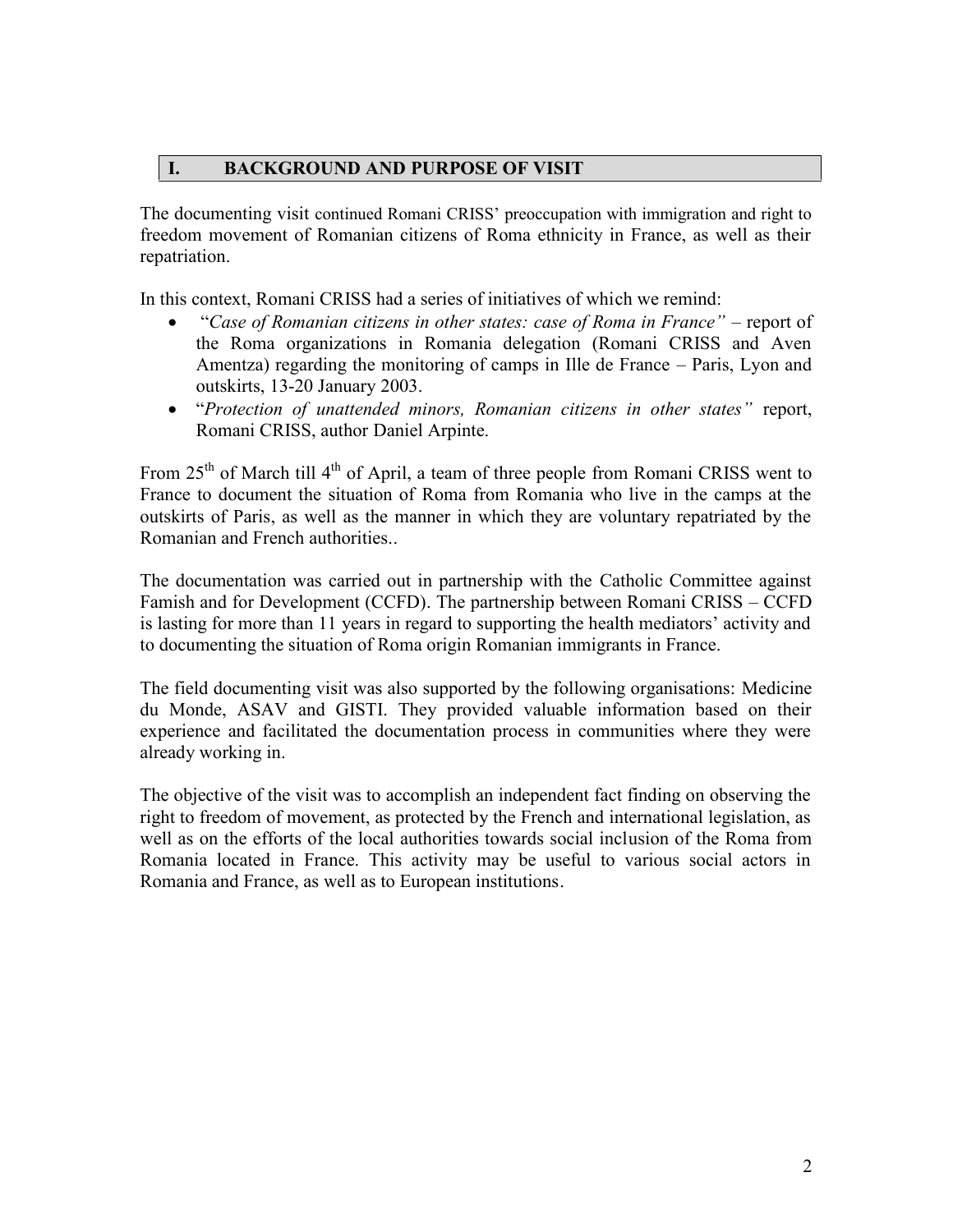### **II. DOCUMENTING THE SITUATION OF PEOPLE WHO LIVE IN CAMPS AT THE OUTSKIRTS OF PARIS<sup>1</sup>**

### **II.1. Bobigny Camp, Rue Goscinny**

Initially, the inhabitants of the camp were reluctant to dialogue with the team members, asking for explanations on the organisation represented by the team and their intentions.

After the team presented the role of the visits, the people in the camp were more open to dialogue, also due to the presence of two representatives of PROROMA association from Petrosani, at that time located in the camp, who knew Romani CRISS organisation very well.

The camp is located 20 km away from Paris, via North, behind a construction site, since 2005. It is formed of 64 trailers, 4 of them from Serbia and the rest from Romania. In two of the 60 trailers there are Romanian families and Roma families live in the rest. They come from various counties of Romania (Arad, Teleorman, Hunedoara). Most of the people who come from the same county are related and there are up to 30-40 people who are family or related. The informal leader of this camp is a Roma man from Serbia.

Passing on the property of trailers is done without legal forms; they are sold from the people who leave the campus to the ones that are there, but buy them for the relatives back home who are about to come in the campus or buy them for themselves. Several families live in one trailer and there are cases where even 9-10 people (including minors and adults) live in the same trailer.

The price for a trailer goes from 300 to 500 euro, depending on the size and comfort. None of the trailer is connected to any public utility service. The discussion with the Roma there revealed that it had never been electricity in the campus and they use liquid fuel (gas) based generator that each trailer owner had bought.

All people that participated in the discussion said they were willing to pay for individual connection to electricity, but it was not possible due to their lack of property ownership document; in the same time, there is the danger of fire caused by a possible over overcharging of the power network or due to easily flammable materials of which the trailers are made and the shelters in the camps.

**Heating** is done with the help of metal stoves that burn wood (people said that wood was hard to find, thus they often used garbage to burn). In order to prepare food, they use gas cylinders connected to cookers.

<sup>&</sup>lt;sup>1</sup> The following camps were visited during the documentation period: Montarcy, Méry sur Oisedans le 95 (departement du Val d'Oise), rue Ardoin à Saint-Ouen (département du 93 - Seine Saint-Denis), **Bobigny, Rue Goscinny**, **Saint Denis, L'Ille de Paris.**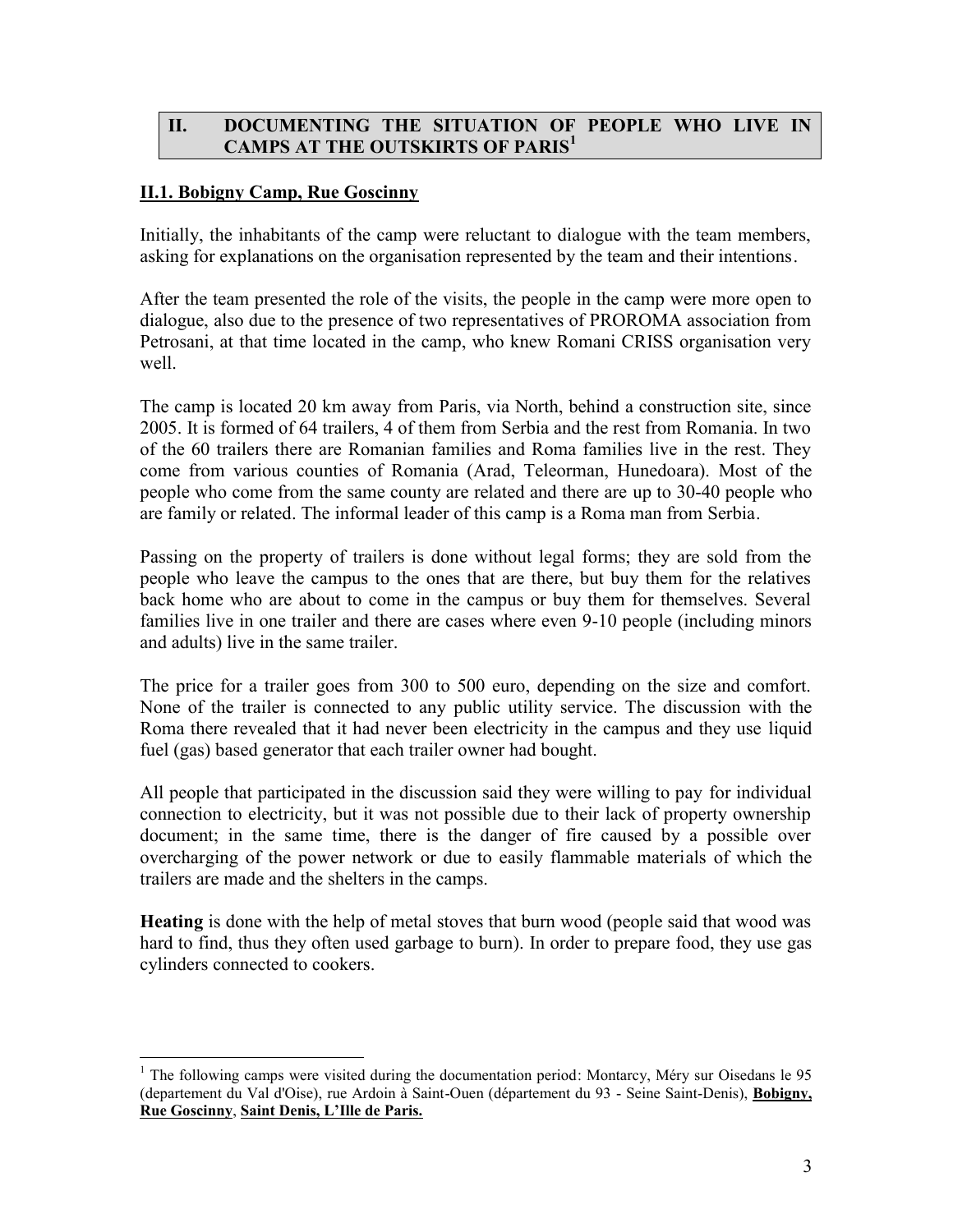In regard to **potable water**, this was available until August 2007 when authorities cut it off, although people had paid the bill in amount of 530 Euro. At the moment of the visit, people were buying potable water, also in order to use it for cooking food.

The **garbage** is collected twice a week by a sanitation company.

The 10 **outside toilets** are of common use for the entire camp and placed on one of the sides of the camp. The Roma people said the specialised services of the City Hall do not empty the toilets and they are a real source of infection and diseases.

At the moment of the visit, there was no person to work with legal forms. Some of the Roma are daily workers and earn from 80 to 100 Euros a day, depending on the professional skills, but most of them are collecting scrap iron (there were piles of scrap iron and cables in the camp).

The main reason for which the companies where Roma people work do not sign labour contracts with them is the 18% additional fee mandatory for employers to pay to the French State.

School-age children are also in the community and they attend school, being well received by the teachers and the other students.

Around 30% of the people in the camp had medical insurance free of charge.

The police are visiting the campus twice a week in order to identify possible stolen cars and also to announce them that eviction would follow.

One of the Roma participated in the Labour Exchange that took place in South of French (Aix Provence) and, after being selected initially to work in agricultural field, there were later refused because of their Romanian passports. In regard to their relation with the French citizens, it is good, especially with people of African descent as some of the Roma speak French language. Most of them want to have legal forms for staying in France and to work legally and do not agree with the idea of "voluntary repatriation".

None of the French authorities came to provide them information on social inclusion programs in France or about the conditions and procedures foreseen in the French legislation in the field.

There are many people in the camp who received notifications to leave France, which are to be appealed in court with the support of GISTI. In most of the cases, the appealing actions against the decisions issued by the Paris Prefect's Office were solved in the favour of the Roma. The Roma said that both Police and Gendarmerie ask for their identification papers in the street and issue them these notifications to leave French soil abusively because they do not commit any offense. In addition, they mentioned that especially during a camp dismantling, during the forced intervention of the Police, many people are forced to sign repatriation forms through ANAEM.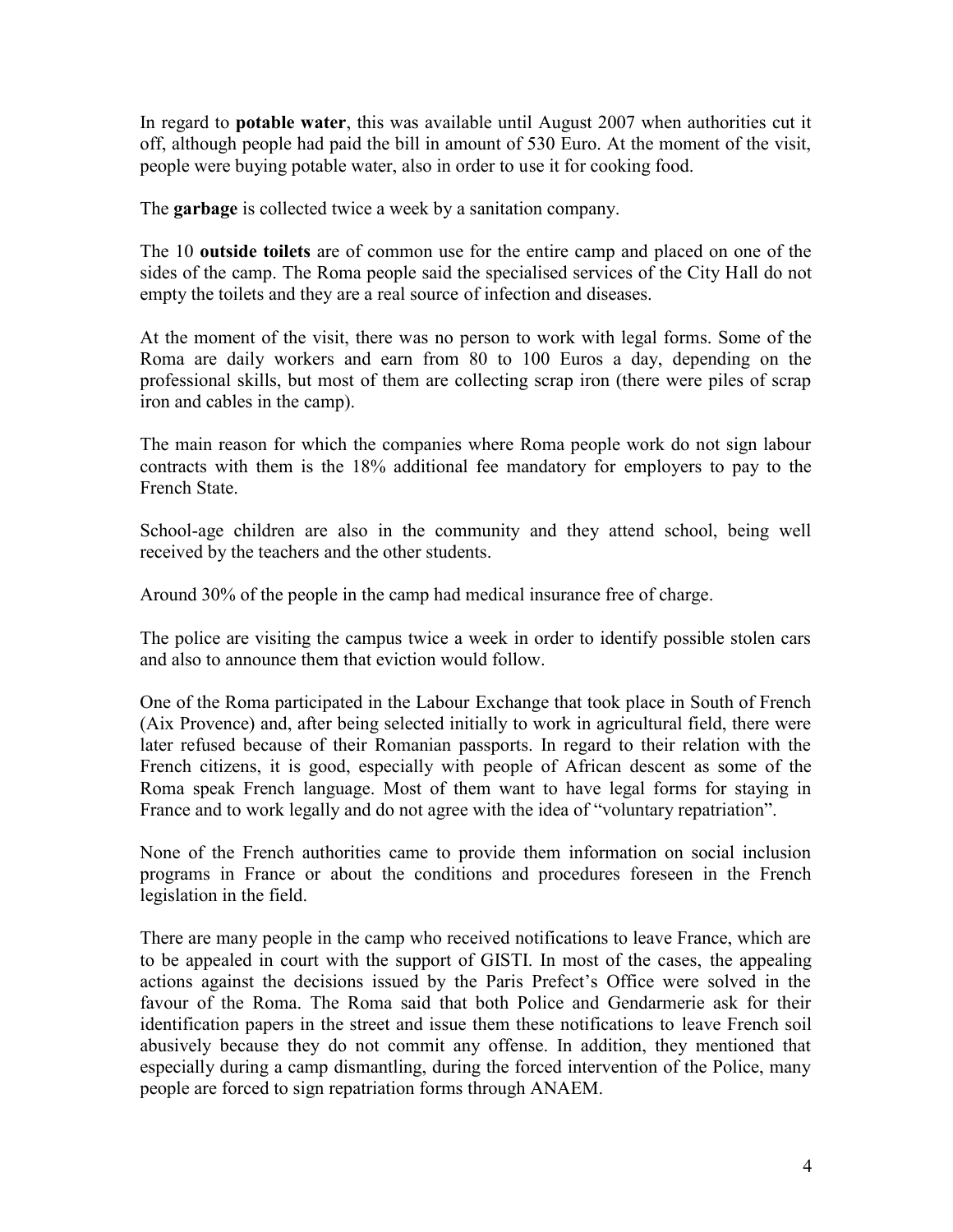The representatives of the French nongovernmental organisation say these actions are caused by the fact that, each year, the French authorities have to expel a significant number of immigrants (for 2007 the number of expelled people to be achieved was of 20,000 persons and more for 2008, up to 25,000 persons).

The people we talked to in this camp were aware of the conditions of voluntary repatriation, but this solution is not viable because their incomes in France are much higher than their incomes in Romania, where they feel more strongly discrimination from Romanian authorities and the society.

Many of them accepted the sums offered by the French state on the voluntary repatriation (300 euro for an adult and 100 euro for a child), but returned to France after a very short period of time

### **II.2. Visit in Saint Denis camp, L'Ille de Paris**

The camp is placed near "Stade de France" in Saint Denis neighbourhood, three stops away from Charles de Gaulle airport, Paris. The camp is formed of three parts: shacks, a 3 stories old building and an interior yard where shacks are places.

Romani CRIS visited this camp twice. The first time in November 2007, during an visit of experience exchange between Romanian and French health mediators and the second in March 2008, during this field visit.

In between the visits, the number of the shacks grew considerably. The Roma from this camp had come from Teleorman, form around Bucharest (in the shacks area) and from Bistrita (in the building).

The price to rent an improvised shack was of 300 Euro per month to be paid to a leader of the camp, that we didn't meet in any of our two visits. The size of a shack varies from 3 to 5 square metres. The rent price for the building is higher, but the inhabitants were reluctant to tell us what the amount they paid was.

There is electricity in some shacks, by connection to the nearby poles or by using improvised power generators. The people living in the shacks without electric power have candles or lamps. Heating is realised by burning firewood from around the camps.

Access to potable water comes from a pump placed 20 m away from the entrance to the shacks area. There is no access to bathrooms or toilets.

Access to medical care is done through the network of volunteers from Medicine du Monde, such as physicians (pediatrists, internists) and translators. There are medical assistance mobile units equipped with the necessary machines for medical consultations.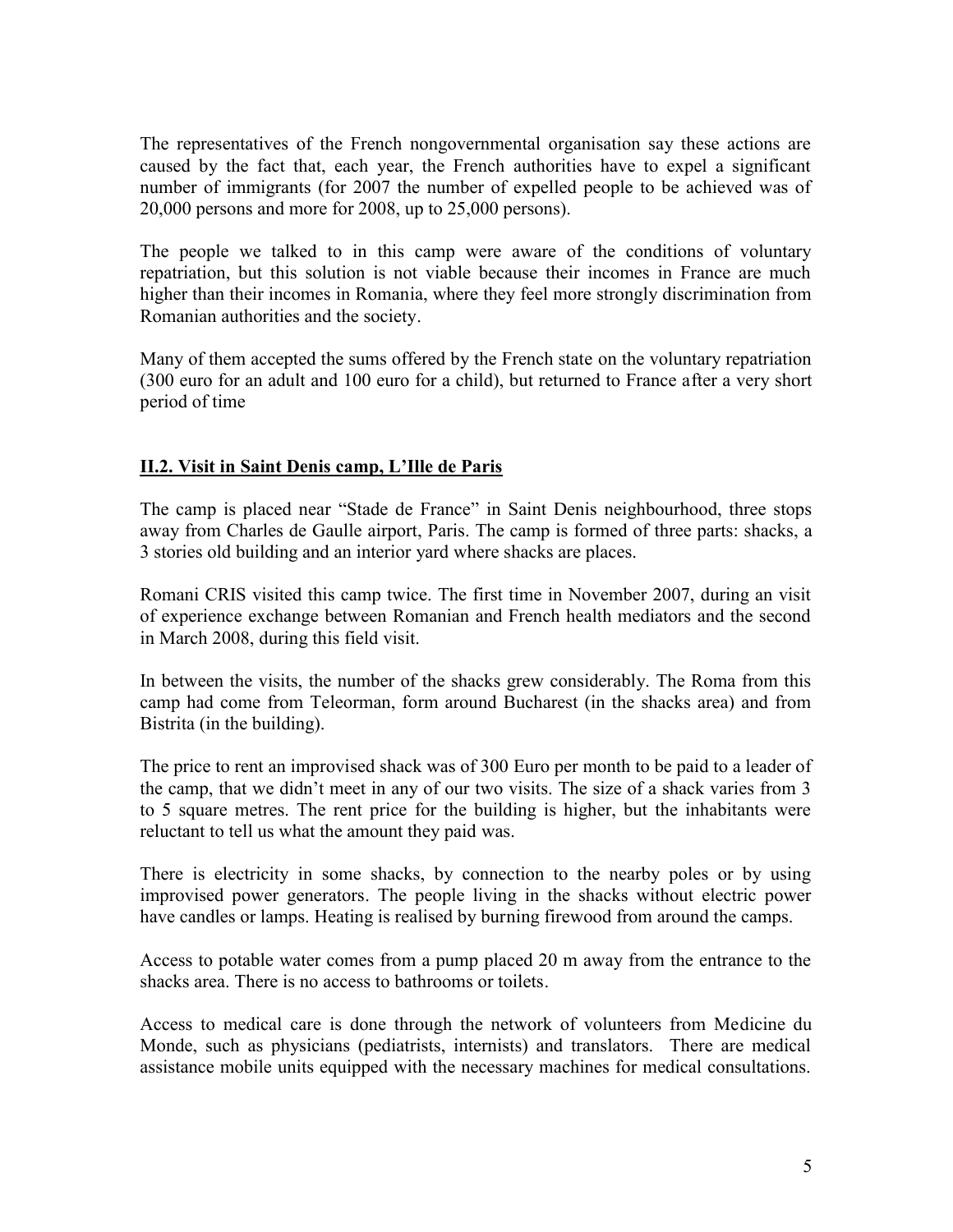Voluntary podiatrists come in the camp on more regular basis for the newly born and pre school aged children.

The pregnant women are accompanied by the voluntary midwives of MdM to hospitals for medical check-ups, but, many times, they face discriminatory attitudes from the public workers or medical health-care workers.<sup>2</sup>

Their incomes result from unskilled labour in construction work, usually day labour, mainly performed by men. They gathered round at the street corner where middlemen pick them up and facilitates them access to various work.

It's notable how the gender relations are changing within the campus; the women become more and more exposed to the French society, more active and who bring an income, home, every day, while the men stay at home with the children.

The schooling activities are provided by "Parada" organisation that comes twice a week to perform educational activities with the children in the camp. We have met also an 8 year-old girl who attended, regularly, the local school; she is the granddaughter of the family which owns the campus bar and who live in a big room near the bulding. The other schools go to school sporadically because it's far, they say, and can't get enrolled to school.

In November 2007, since the amount of money provided by ANAEM for repatriation increased, the number of the families in the camp is bigger, as some of them benefited form the aid several times<sup>3</sup>. A family of Roma in the camp showed to the team the repatriation documents received from ANAEM, so we were able to find out the day and time for the next repatriation of more Roma from Paris.

### **III. VOLUNTARY REPATRIATION<sup>4</sup>**

Starting with 2007, ANAEM - intensified the efforts of voluntary repatriation of Romanian and Bulgarian citizens, focused almost exclusively on Roma ethnic people. The program implemented by ANAEM has two components:

- Aid for "voluntary" repatriation of citizens coming from EU non-member states whose right to stay was denied or who were subject of an expelling procedure and want to leave France;
- Humanitarian aid aiming at citizens coming from EU non-member states or EU member states, but in a precarious situation.

Few days before our visit, several organisations, among which Rom Europe, Medicine du Monde si ASAV met Mr. Godefroid, director of ANAEM. Thus, the number of immigrants and aliens to be repatriated by the end of 2008 is of 25,000, more than the

 $\frac{3}{4}$  This information is based exclusively in the discussion of the team with people from the camp.<br> $\frac{3}{4}$  This information is based exclusively in the discussion of the team with people from the camp.<br> $\frac{4}{4}$  T representatives of the following organisations: ASAV, CCFD, GISTI si Medicine du Monde.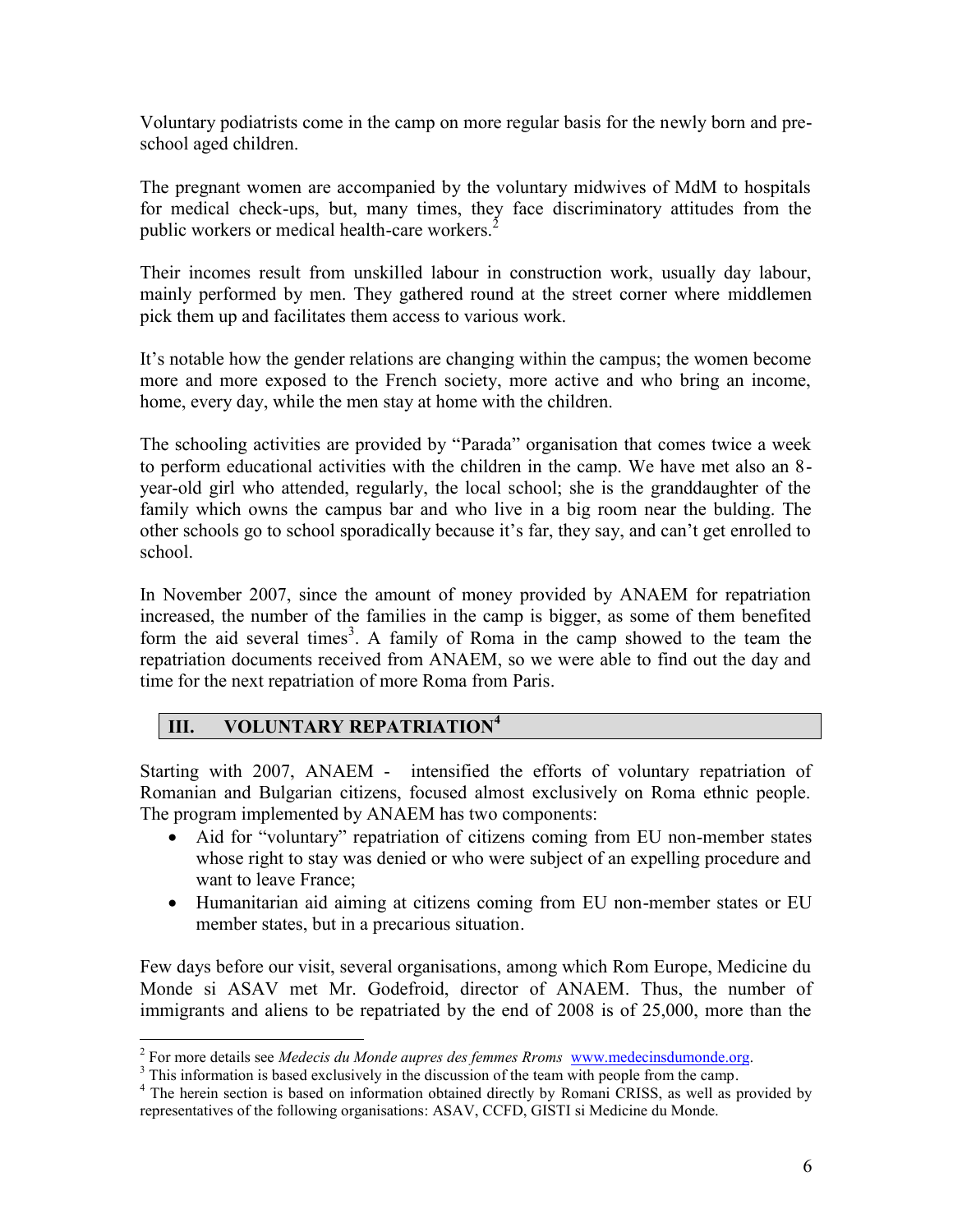previous year (20,000 which is ANAEM objective for a year). According to the director, the number of repatriated Roma the year before was of 1673. However, the figures of December 2007 increased to 2,300.

In regard to the Roma repatriation, there are two aspects: first of all, all people repatriated to Romania are perceived by the French authorities as Roma ethnic. Secondly, the Roma people are more easily identifiable as they are grouped in camps of immigrant, all together.

The Red Cross in France is the humanitarian organisation that assists repatriation in Romania. This implies to ensure translation into Romanian language for the repatriated people, but not always, as well as to accompany them on the plane to Bucharest. The presence of the Red Cross creates confusion among the beneficiaries of the voluntary repatriation program, because most of them think that the Red Cross is the one that give them money to go back home to Romania and to get through the winter holidays, as aid from a humanitarian foundation.

The amounts of money received in the present were doubled starting with November 2007, from 150 Euro to 300 Euro per adult and from 50 to 150 Euro per child. Minister Hortefeux announced this measure as provisory and experimental, until March 2008. However, the authorities informed they would maintain the action, being convinced of its efficiency.

The organisations present to the meeting requested ANAEM to provide a copy of the repatriation request to the person who signs it. This is more than necessary considering that passport is taken away from the beneficiaries when they sign the request for voluntary repatriation.

During the documentation visit, Mr. Godefroid, ANAEM director, was in Bucharest to meet the National Agency for Roma representatives, in order to work on the text of a convention between the two agencies, convention which would establish the National Agency for Roma's responsibility on reintegrating the Roma repatriated in Romania. On April 10 2008, the Romanian Prime Minister was about to visit Paris in order to sign this agreement.

In the legal field, the main problems raised refer to transposing the European Directive on the freedom of movement<sup>5</sup> in the French legislation, the legal regime applied to the Romanian and Bulgarian citizens in the field of employment, the procedure of removing the foreign citizens.

38/2004 Directive was transposed by Law no 1119 from November 26 2003. In 2007, the French authorities merged different legislative provisions, creating a common legislative framework on the situation of foreign citizens in France<sup>6</sup>. Taking into consideration that the French authorities have not transposed the community legislation prior to 2004/38

 $5$ Namely, Directive no 38 from 29<sup>th</sup> of April 2004 of the European Union on the right of the EU citizens and of their family members on freedom of movement and stay on the Member States' territory.

 $6$  Namely, the Code for the entrance and the stay of the foreigners and the right to asylum no 1631 from November 20 2007.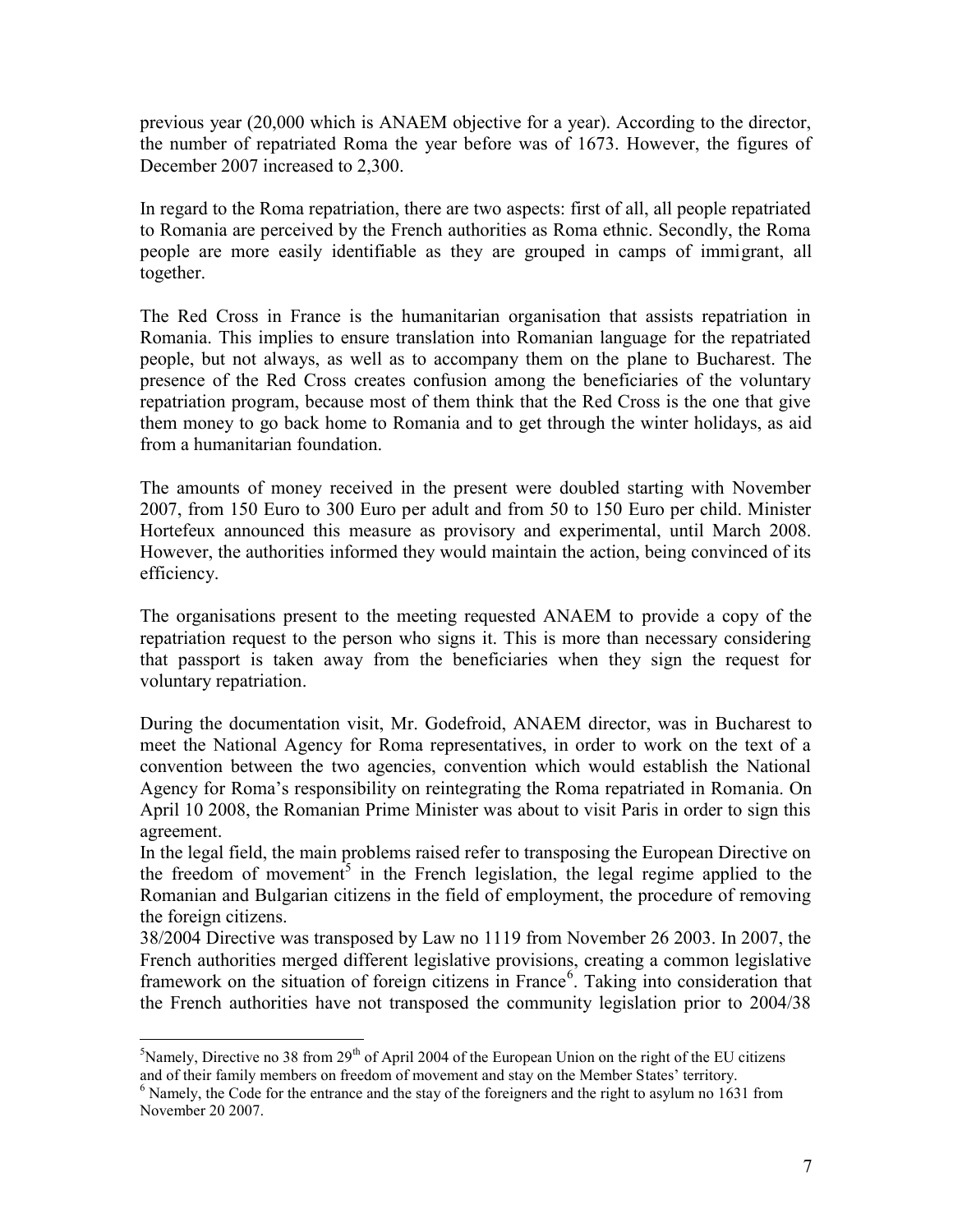Directive, the procedure of the sojourn right for the inactive community citizens is not known. Unlike the extra community states citizens, the community states are not compelled to own sojourn documents, and the only mandatory procedure is the registration in front of the local authority, in case the stay is longer than three months.

The French authorities have decided to apply a transitory restriction of the right to labor of the Romanian and Bulgarian citizens. By way of exception, for some fields (approximately 100 occupations) this exception is not applied, due to the human resources deficit in these sectors.

Regarding Roma, their access is limited due to the fact that the unrestricted occupations require qualifications which they don not have, very few of them being able to fulfill all conditions. Another thing reported by the French non-governmental organizations is that very few of these occupations can be practiced by women. The departmental direction for employment and professional training (DDTEFP) examines and endorses the authorization issued by the prefect. In spite of the fact that the law does not stipulate, in practice, unjustifiably, DDTEFP requests for study or qualification diplomas, although these are not necessary for practicing those jobs. Moreover, although there is no legal provision regarding this, in practice, abusively, individual labor contracts on determined period or part-time contracts are not accepted.

Furthermore, starting with 1974, the French employers have to pay two supplementary taxes to hire foreign citizens. These taxes are not applicable for community citizens, but are applicable for the case of Romanian and Bulgarian citizens, which determined many non-governmental organizations to criticize the French authorities. The organizations' critique is based on the argument that these taxes must cover the supplementary approaches of the authorities in case of hiring foreign citizens, formalities which are not necessary for community citizens, inclusively regarding Romanian and Bulgarians. Consequently, the taxes are unjustified and abusive. The taxes are due lump sums and lump sum contribution. The due lump sum is 725 euro, if the monthly wage is smaller or equal to 1525 euro, while for a higher wage this is 1444 euro. The lump sum contribution is 168 euro. Both taxes are paid once in the ANAEM budget when the labor contract is signed.

Any person who is EU Member State citizen can stay on a three-month period on the French territory, without complying ant additional condition, except for owning a valid identity document.

If the stay is longer than three months, the community citizen has to register to the local authority, where his residence is, and to prove the own of medical insurance and sufficient financial resources. If complying with these conditions is proved, a sojourn visa is issued for the citizen, for a period proportional to the proved financial resources.

An important element is the requirement that foreign citizens prove sufficient financial resources so that he would not become a burden for the social assistance system (charge deresoinable). This provision is included in the community legislation, as well as in the French one, being applicable only for a stay longer than three-months.

The authorities cannot request the proof for a higher financial resource than the minimum amount for reintegration (RMI), namely 447.91 euro for a person, 671.87 euro for two persons, 134.37 euro any other extra person. By way of exception, the elder people have to prove higher financial resources, namely 628.10 euro for a person and 1126.77 for two persons.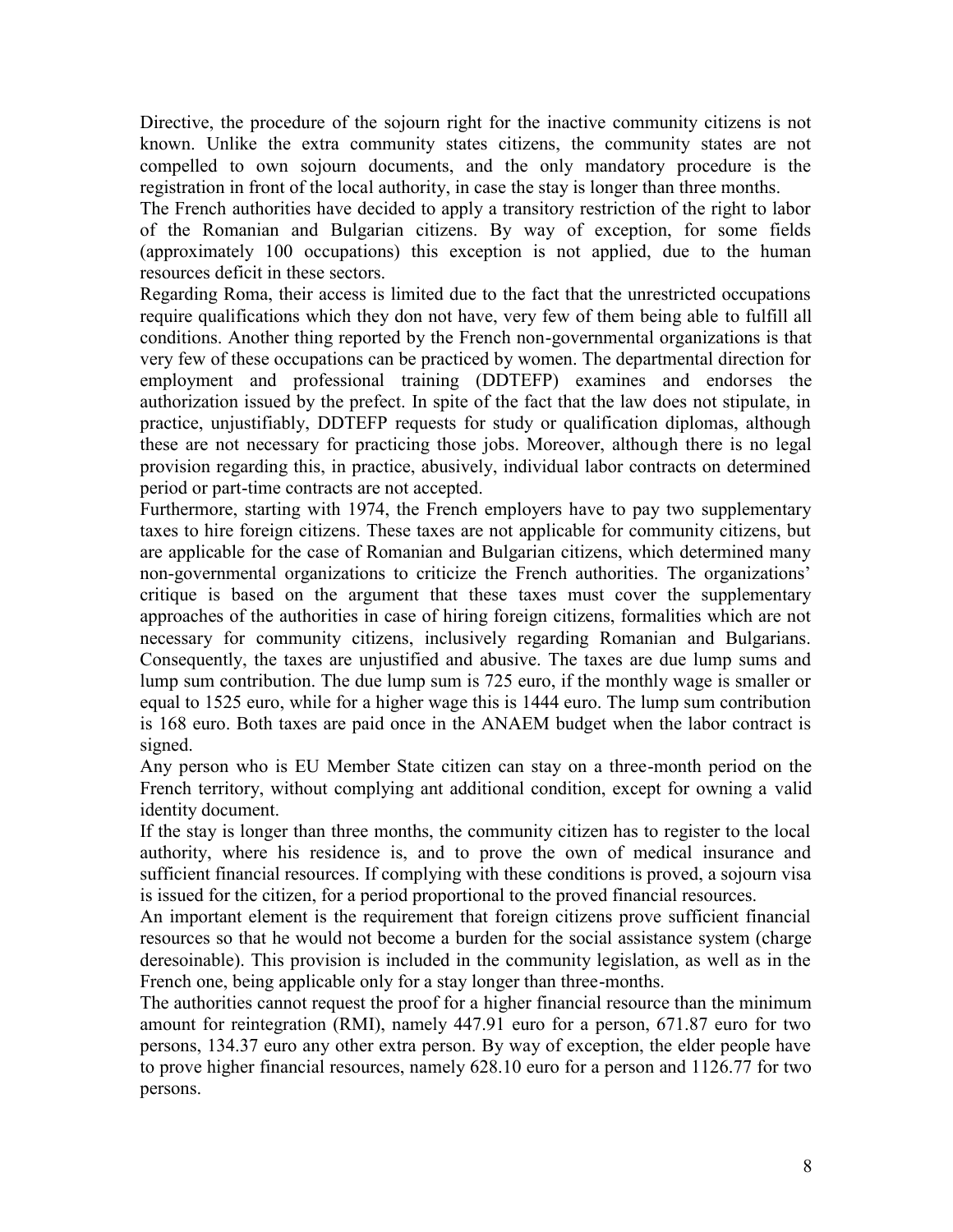The French authorities do not accept the use of a financial guarantee from other persons, even though, in 2005, the European Court of Justice has explicitly indicated that there is unnecessary any legal connection between the applicant community citizen and the person who offers the financial guarantees, as long as the substance condition is fulfilled, namely, the existence of a financial stability of the applicant community citizen.

The strictness of the legislation was increased once Bulgaria's and Romania's accession to the European Union. In 2003, the citizens of the EU State Members did not need any sojourn titles, according to the 2004/38 Directive, while in 2006 the "Sarkozy law" has passed, which introduces the obligation of the sojourn title for the EU citizens.

The procedure of removing the foreign citizens involves two measures, respectively the obligation to leave the French territory (ordre de quiter teritoire francaise – OQTF) and the prefecture decision to return to the frontier (arret prefectoral de reconduite a la frontiere – APRF).

If a person cannot prove that he has sufficient living resources and it can become a burden for the French system, this person can represent the object of an order for leaving France. This leaving order is issued when a person has filed a sojourn request which was rejected. If the person who has an order to leave the French territory (QQTF) does not leave the territory within a month, he can be accompanied to the frontier only based on this QQTF, without any ARCF being necessary.

Another reason for which this solution for removing the foreign citizen can be appealed to is the case of threat of public order. Both 2004/38 directive, as well as European Court of Justice Jurisprudence show unequivocally that committing a crime itself is not sufficient to determine the repatriation measure. On the contrary, for each case a serious, real and present threat is necessary.

In spite of these explicit standards, there are situations when the French authorities decide the repatriation measure must be applied, even though the requested conditions regarding threat are not fulfilled (such as some theft or begging cases).

### **IV. Mandate and activity of ANAEM – National Agency for receiving foreigners and immigrants<sup>7</sup>**

ANAEM is a French governmental agency founded in 2005, replacing the ex OMI – International Migration Office. The funds are sourced both in the state budget, as well as in taxes paid by employers. In 2007, ANAEM total budget was 7 million euro. ANAEM manages the regulation on immigration and human resource migration which can be seasonal or permanent.

The citizens from non-EU states must have a labor contract so that they could enter and work in France. ANAEM does not manage expulsions; the only institution in France which can decide on the expulsion of a person is the prefect, while the police implement this decision. ANAEM interferes in the cases of those who have an irregular situation in France, or in a legal situation, but in precarious financial situation.

There are two categories of voluntary repatriations:

<sup>7</sup> Prezenta sectiune este bazata pe informatii obtinute in mod direct de Romani CRISS, precum si furnizate de reprezentanti ai ANAEM Paris si Bucuresti.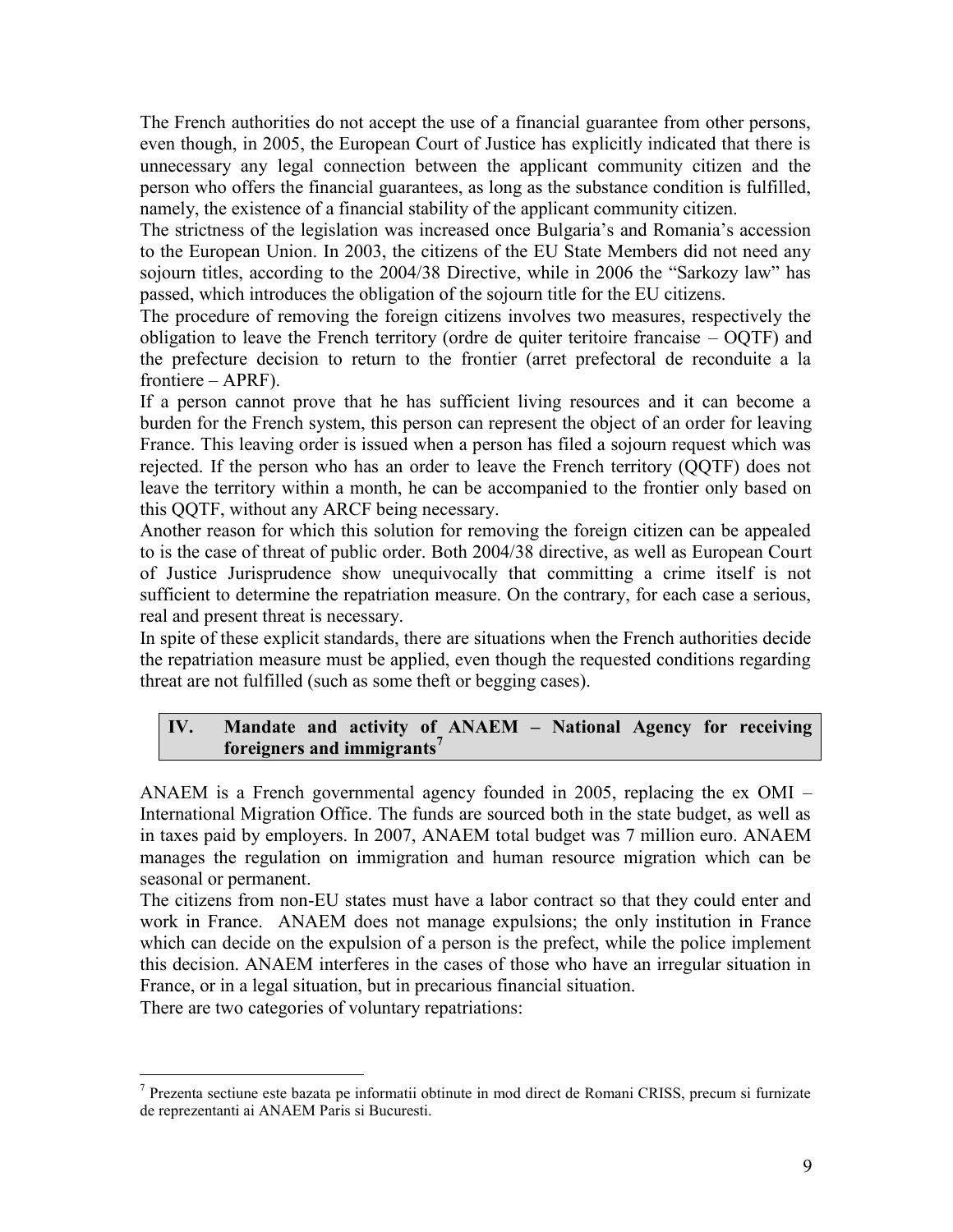- For the persons originated in non-EU states, especially immigrants form Africa. The amounts offered by ANAEM are 2000 euro for an adult, 3500 for a couple and 1000 for a child.
- For persons originated in EU Member States the repatriation is done out of humanitarian purposes. The amounts offered by ANAEM are 300 euro for an adult and 100 euro for a child.

In general, persons who lived on the French territory for a three months period can benefit from this voluntary repatriation program, but there are also exceptional cases, such as victims of prostitution, people who lost their identity documents, who can be included in this program.

Regarding the repatriation procedure, each person who is voluntarily repatriated, is provided with a folder, which includes a written request, copies of the identity documents, photos. There is a data base indicating when a person left France so that he cannot use ANAEM program without this right. This data base is used only by ANAEM.

ANAEM's responsibilities:

- Organizes the transport (by plane, ship or bus), as well as assuring documents for those who do not have any;
- Covers the additional costs for luggage (e.g. plane);
- Covers the amount of money for each person who is voluntarily repatriated (the payment is made in cash, when the person steps into the plane or bus);
- In some countries in Europe (Romania, Armenia, Moldova, Georgia, Ukraine, Bosnia – Herzegovina) and some states in Africa (Mali, Senegal, Cameroon, Guinea, Congo) finance for developing a micro-economic project is granted.

For some states in EU the amount is maximum 3660 euro, while for the non-EU countries the amount reaches up to 7000 euro. The money is not offered directly to people, but feasible and realistic projects must be elaborated.

For Romania, there is a partnership agreement with two non-governmental organizations, KELSON in Arad and Young Generation Association in Timisoara, organization which help identifying the economic activities, elaborating and implementing the projects. The grant evaluation is carried out by a commission:

- ANAEM Bucharest;
- French Embassy;
- KELSON and Young Generation organizations;
- Labor Ministry in Romania.

The amounts are sent by ANAEM Bucharest to the two non-governmental organizations, which purchase the good. The payment is done in two installments, the first one representing 70 % for purchase and afterwards, the 30 % left.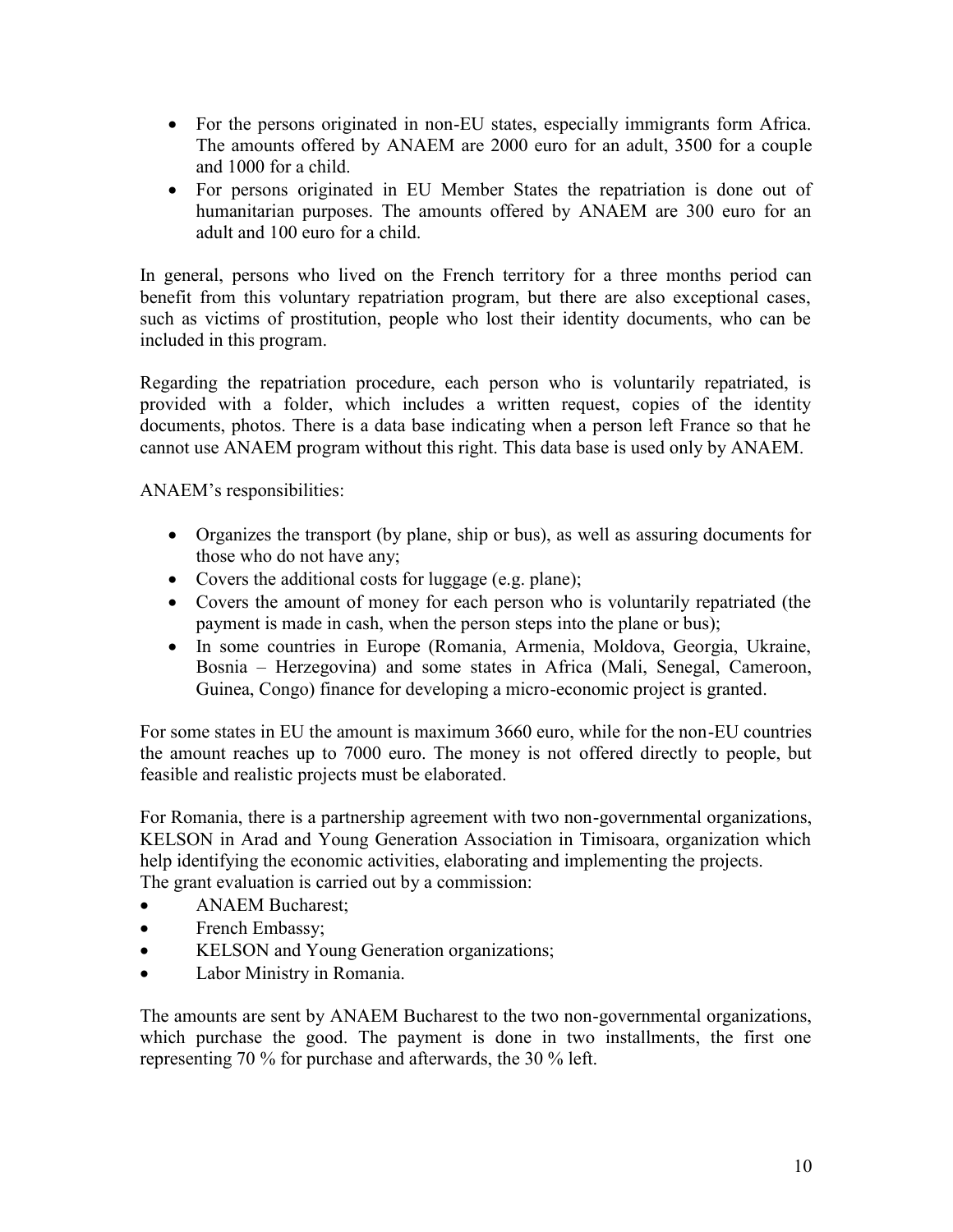The elaboration, evaluation and implementation of the project are done by the Young Generation and KELSEN, which report to ANAEM Bucharest.

In 2007, 90 projects were financed in Romania, and another 200 projects were submitted for review to the commission from January to April 2008. For each written project, an organisation receives 153 euro and, for each financed project they receive 1200 euro that include also the 153 for budget / project writing.

The income generating local projects for repatriated citizens are also done through local organisations, such as "Tanara Generatie", Timisoara; Equilibre and CRIMM – Bucharest, KELSON Foundation – Baia Mare. ANAEM actions are very focused on involvement of local authorities in implementing local projects.

At the moment of the documentation visit, the partnership proposal with the National Agency for Roma was not yet signed.

#### **V. SOCIAL REINSERTION ACTIONS FOR PEOPLE REPATRIATED IN ROMANIA**

On 28-29 March 2008, a team formed of members of Romani CRISS organisation (Romania), GISTI and CCFD (France) went to, Timisoara city (Timis county, Western part of Romania), to document the situation of Roma repatriated by the French authorities. The team was accompanied during the visit by Leonard Bebi from Parudimos association in Timisoara.

The visit included meetings with Tanara Generatie organisation in Timisoara, with people repatriated from France who live in Berini village near Timisoara and the Mayor of Berini village

### **1. Statement of "Tanara Generatie" organisation in Timisoara**

.<br>.<br>.

Established in 2002, the association has as main purpose assistance of victims of trafficking in human beings, of asylum seekers in Romania (from Afganistan, Irak). An UNHCR transit centre for victims of trafficking in human beings also functions in the office of the organisation.

Trans-borders partnerships were signed with partners from France and Sweden with the purpose of assisting these people. The partnerships include provisions of medical assistance and of people's legal status.

The working experience with ANAEM is older. The association has implemented a series of projects with the International Social Service that was subsequently absorbed by ANAEM. On February  $28<sup>th</sup>$  2008, the organisation signed a convention with ANAEM,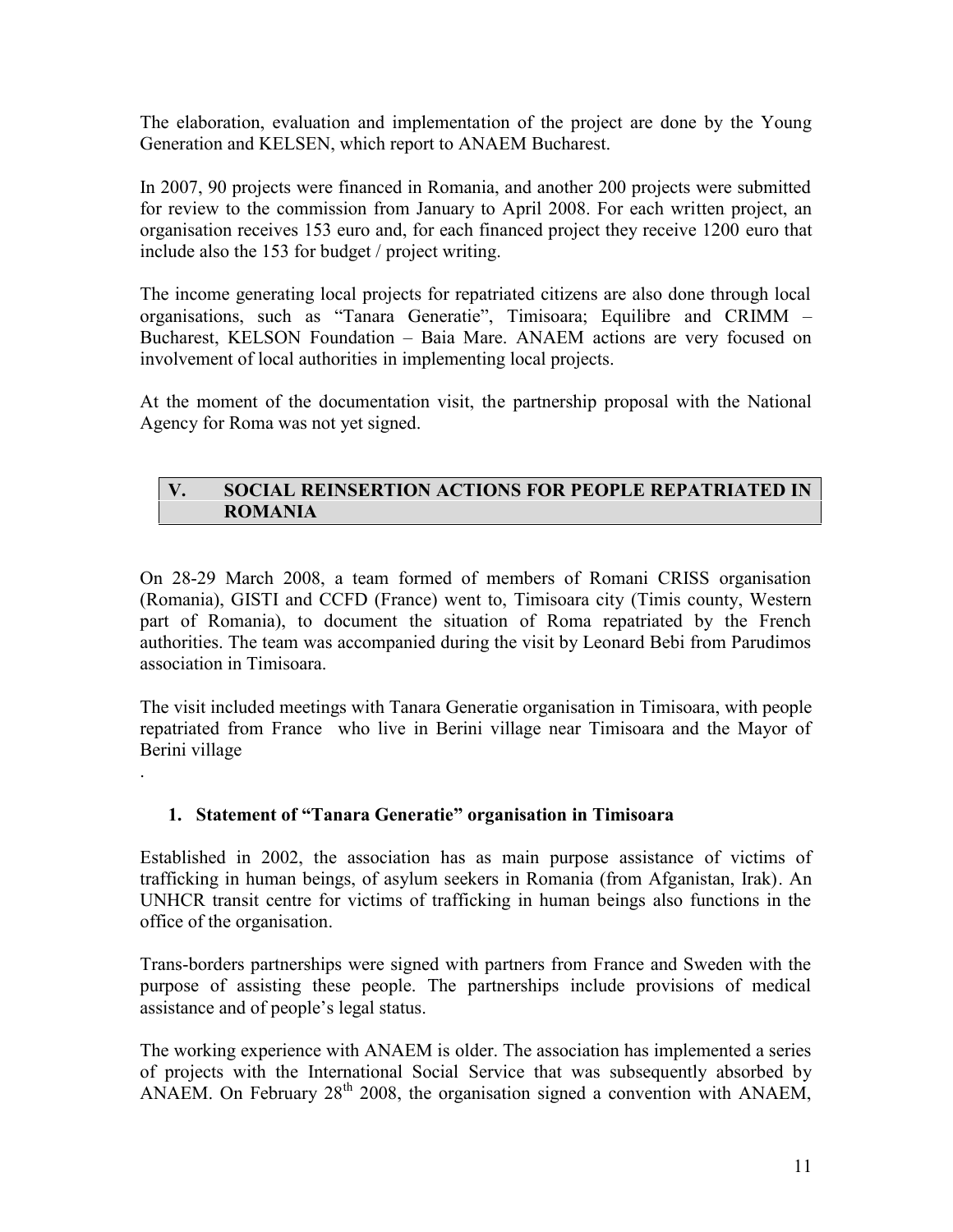for a period of one year, in regard to Roma people voluntary repatriated from France. During the 3 months, ANAEM referred to them 3 cases and, at the moment of the visit, 5 cases were pending, without financial support from ANAEM.

In what regards the implementation procedure for economic projects, the main problems are:

- The implementation period is very long
- Social inquiries are initiated in the beginning and redone after 3 months
- The association receives 67 euro for human accompaniment and then it carries out the feasibility study

# **2. Field documentation in Berini village**

Starting with 1989, most of the Roma from locality left to Western Europe where they stayed for various periods of time and then came back to the community.

In January 2008, 200 people came back, voluntarily, from France, with the support of ANAEM. The voluntary repatriation followed after ANAEM France had paid 320 euro for each person (20 euro to cover transportation from the Timisoara train station, where buses that picked them up from the airport had the finish line) and 100 euro for each child. The money was paid upon boarding the plane.

In addition, within 2 months since repatriation, the ANAEM representatives promised the Roma to receive 3660 euro for each economic project carried out by the repatriated persons. Although approximately 6 months passed since their return to Romania, only one person was counselled in regard to implement a project about an animal farm.

### **V. CONCLUSIONS AND RECOMMENDATIONS**

- 1. In practice, the French authorities often dismantled Roma camps, followed by issuing leaving orders. The expelling measures are not based in all cases on individual case analysis, according to stipulations of Directive 38/ 2004, thus raising many questions about the collective feature of the expelling action.
- 2. The program is discriminatory and aims preponderantly certain ethnic and racial groups. The main targets are citizens of certain African states and Roma ethnic of Romanian and Bulgarian citizenship. In the case of the latter, the project failed lamentably after 2007 because legal measures could no longer be enforced in order to prevent them to come back to France.
- 3. ANAEM collects personal identification data from the program beneficiaries. Despite the fact that ANAEM representatives denied that other institutions too,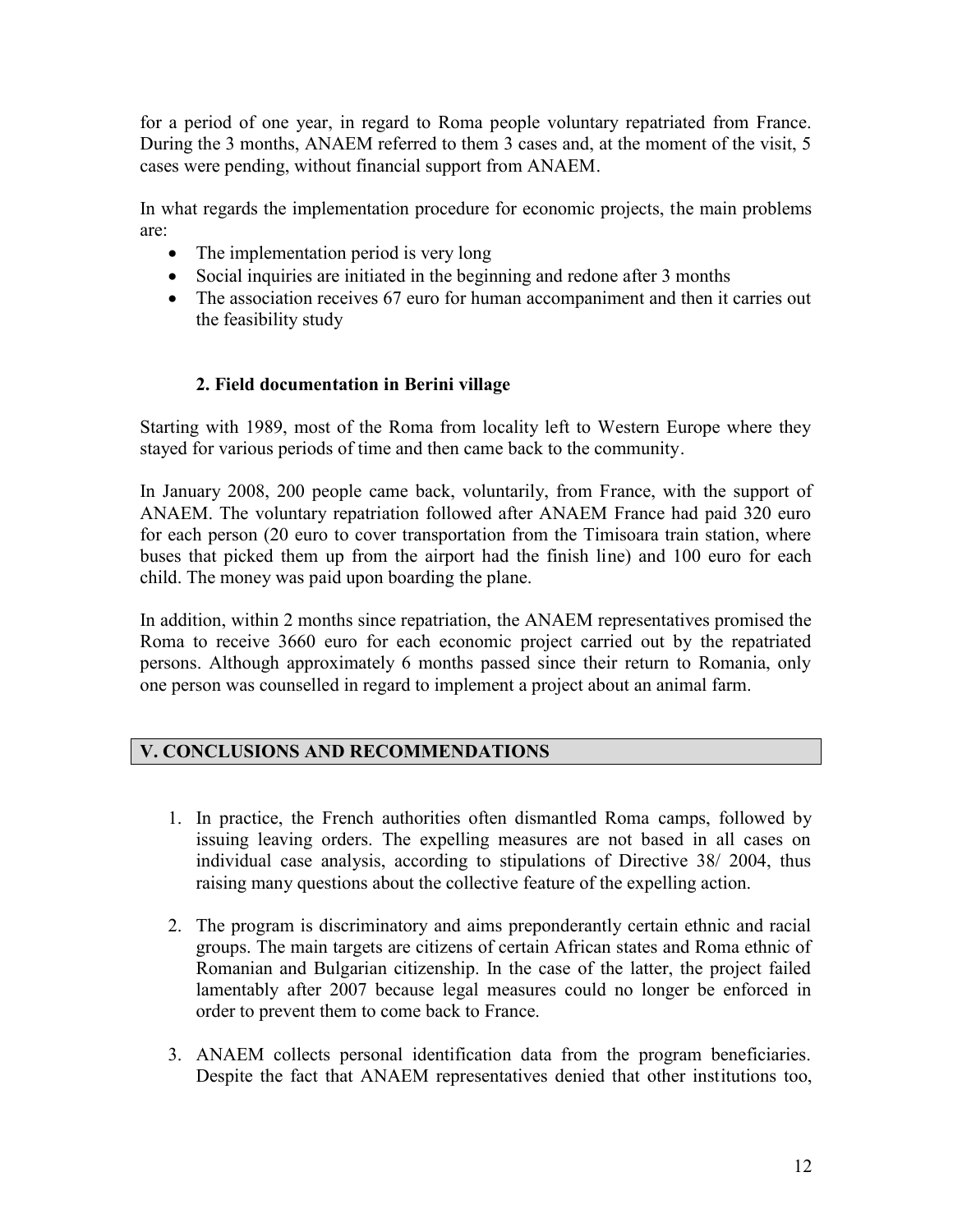such as the Police, could access the data base, no guaranties in this respect were presented. ;

- 4. Hypocritically, the French authorities disguised the expelling program into a humanitarian one. In reality, the program aims at expelling people who have a right to be on French soil, but cannot be cast out in another way.
- 5. The French authorities have to investigate in an impartial and effective manner the way in which agreement of people for voluntary repatriation is obtained, especially in the cases where this takes place when or shortly after the Police dismantle camps.
- 6. The French authorities should ensure access to education for all children, regardless of their legal status or their parents' legal status on French territory;
- 7. The French government should take all appropriate measures to change the current solution for the camps issue. In other words, the severe unbalance between punitive actions (or casting out actions) and social reinsertion actions must be eliminated;
- 8. The French and Romanian authorities should work together in order to endure a series of social reinsertion measures, both in France and in Romania, especially in terms of economic activities carried out by the people who live in the camps (e.g. collecting scrap iron, junk, small trade, etc);
- 9. The French Government should immediately and explicitly eliminate taxes for employing foreign citizens (FR – forfeiture royalty and FC – forfeiture contribution) in case of Romanian and Bulgarian citizens, considering that these states are already members of the European Union.
- 10. The French government should inform the local authorities that it is mandatory, upon establishing the existence of a financial resource suffice for a person to remain on French territory, to take into consideration not only the person's financial resources, but also the financial guaranties provided by other people, as per the jurisprudence of the European Court of Justice.
- 11. The French government should ensure that all Department Services for Employment and Professional Training (DSEPT) observe, in practice the legal provisions and rights of people who apply for work authorisation. Thus, DSEPT should not longer request, abusively and unfounded, for diplomas of study or professional qualification for the jobs where the law doesn't provides them necessary, because this affect disproportionally vulnerable groups such as women and the Roma.